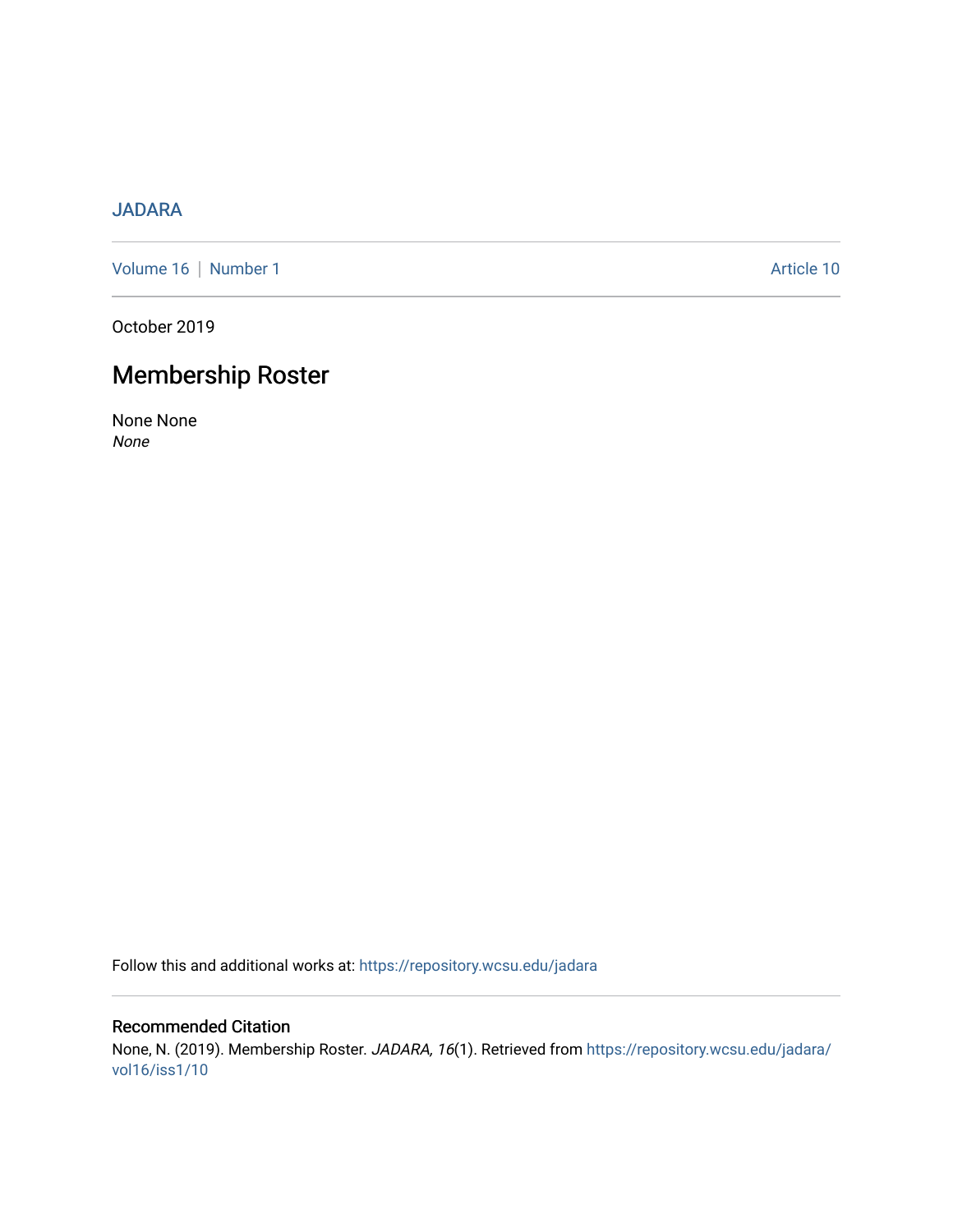# **AI ARAMA**

Earl G. Lindsey, Montgomery

### ALASKA

Jon C. Deischer, Anchorage Dennis Lee, Fairbanks Sensory Impairment Center, Anchorage

### ARIZONA

Christina S. Alger, Tucson<br>Treesa K. Anderson, Tucson<br>M. Claire Cooper, Tucson<br>M. Claire Cooper, Tucson<br>Marion Edwards, Phoenix<br>Narion Edwards, Phoenix<br>Candace Errek, Tucson<br>Jendier D. Harmon, Tucson<br>Marguerite D. Harmon,

### ARKANSAS

D. Carl Bowman, Little Rock Carman R. Breeding, Jacksonville Jesse Catewood, Little Rock Gloria Kemp, Little Rock Douglas Watson, Little Rock

### CALIFORNIA

Fran Barnett, San Diego<br>Leslie S. Batten, Fremont<br>Rebecca Baxten, San Jose<br>Nancy J. Bloch, Oakland<br>Cheryl Bowers, Fremont<br>Faith E. Boyarin, San Francisco<br>Jeffrey P. Braden, Fremont<br>Ratricia J. Brown, Los Angeles<br>Kathleen L Guy Deaner, Carmichael<br>Nancy A. Delich, San Diego<br>Nept. of Rehabilitation, Fresno<br>Dept. of Rehabilitation, Pleasant Hill<br>Jody M. Dunn, San Diego<br>Pearl J. Edgar, Carpinteria<br>Corrine Erd, Eureka<br>Corrine Erd, Eureka<br>Marie Cor Joanna M. Hynes, San Jose<br>Edward Jauregui, Albany<br>Joanne Jauregui, Albany<br>Joanne Jauregui, Albany<br>Gregory C. Kimberlin, Santa Monica<br>Nina M. Lazzari, Chico<br>Hènold M. Levy, Riverside<br>Deborah E. Lieberman, Vallejo<br>Virginia A Freed Morrison, Fremont<br>Alice Nemon, Orinda<br>Sheri Nesses, Long Beach<br>Lawrence Newman, Riverside<br>Barbara Apffel Pierce, Redwood City<br>Stanley E. Potrude, San Francisco<br>William M. Quinn, Fremont<br>Ronald E. Reses, Sacramento<br>Ba

### COLORADO

Erin Eulenfeld-Strack. Ft. Collins Bertha A. Kondrotis, Denver Jean Schwanke, Broomfield

# CONNECTICUT

Rev. Robert D. Bergin, West Hartford<br>Lawrence Daskel, Hartford<br>Sally Knisely, Stamford<br>Sally Knisely, Stamford<br>Karen Matthews, Bethmour<br>Karen M. Nash, Oxford<br>Northwestern Connecticut Community<br>College—Kataz, Winstead<br>Doree

### DISTRICT OF COLUMBIA

Edna P. Adler, Washington Lisette Belanger, Washington<br>Barbara C. Bown, Washington Barbara C. Bown, Washington<br>Barbara A. Brauer, Ph.D., Washington<br>Norma S. Buemi, Washington<br>Norma S. Buemi, Washington<br>Charlotte A. Coffield, Washington<br>Edward E. Corbett, Jr., Washington<br>Virginia G. Cowgell, Washington<br>Na Robert C. Shuart, Washington<br>
Peter C. Shuart, Washington<br>
E. J. Skinski, Washington<br>
Raymond J. Trybus, Washington<br>
Frank R. Turk, Washington<br>
Robert Bruce Weinstock, Washington<br>
Boyce R. Williams, Washington

# FLORIDA

Susan Cantine, Bradenton Joni Kaulius, St. Augustine Elizabeth M. Marsh, Temple Terrace William J. McClure, St. Angustine Vivian Melendez, Margate

### GEORGIA

Janet Byerley, Stockbrudge<br>Dennis Fennell, Mabelton<br>Robert R. Green, Clarkston<br>M. Jane Major, Rome<br>North DeKalb Mental Health Center, Atlanta<br>Rehabilitation Center for the Deaf, Cave Spring<br>Elaine Thompson, Gainesville<br>Uni Warm Springs

# HAWAII

Carol Ann Alberg, Honolulu Iris Noh, Aiea Carolyn Sato, Honolulu

### IDAHO

Jan E. Herdman, Boise Katie Quie, Moscow

# ILLINOIS

Gary Austin, DeKalb Janice Austin, DeKalb Robert Baker, Warrenville Charles N. Barthell, Ph.D., Chicago Julie Bell, Chicago Peter C. Berletich, Chicago Stephen Blumenthal, Chicago Etty Boden, DeKalb Susan M. Bohm, Evanston<br>Katie M. Brown, Chicago<br>Martha S. Brown, Darrington<br>Rene E. Bucher, Dekalb<br>Della R. Butler, Dekalb<br>Joan C. Callan, Batavia<br>Anthony R. Cassata, Broadview<br>Tatholor Grice of the Deaf, Chicago<br>Paul H. C Jewish Family & Community Service, Skokie<br>Nancy Kasinski, DeKalb<br>Linda Mathias Kaskel, Chicago<br>Linda Mathias Kaskel, Chicago<br>Charlotte Kirby, DeKalb<br>Nancy Krafcik, Countryside<br>Anne J. Lara, Sycamore<br>Stephen L. Larew, DeKal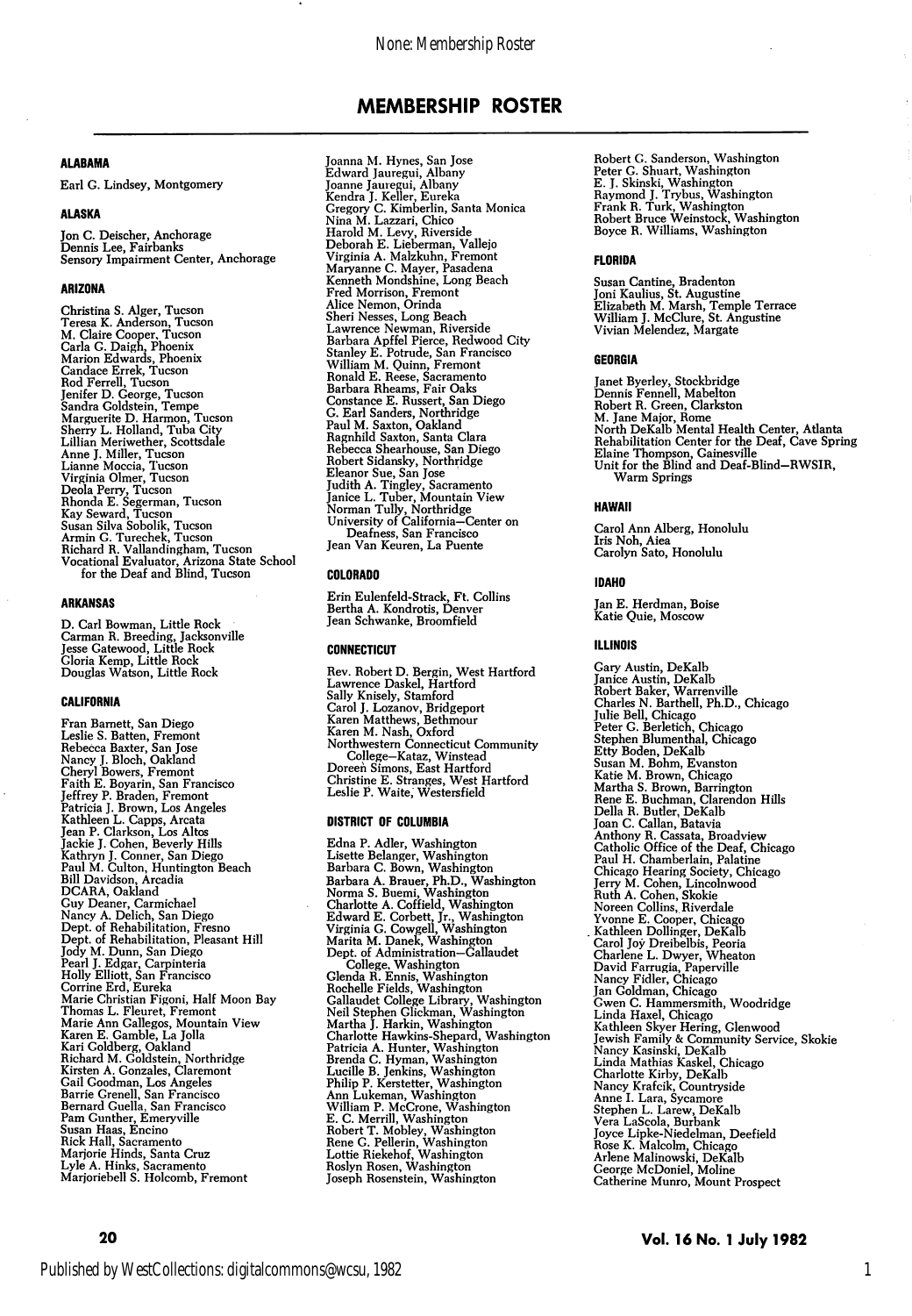Michael Murphy, Moline<br>Lois Naegele, Carbondale<br>Frederick, J. Newberry, DeKalb<br>Sheila O'Leary, Aurora<br>Sue E. Ouellette, DeKalb<br>Shari Pergricht, Chicago<br>Shari Pergricht, Chicago<br>Ashri Rada, Pat Forest<br>Patricia Schere, Clenv

### INDIANA

Larry Brice, Evansville<br>Carol L. Christopher, Indianapolis<br>Amy Cornwell, Bloomington<br>Cindy, J. Decker, Indianapolis<br>Earl Elkins, Speedway<br>Patricia M. Goodine, Huntington<br>Robert L. Hurt, Evansville<br>Candace Jaggard, Indianap

## IOWA

Y

Rebecca Ashcraft, Des Moines Deaf Services Section, Des Moines James H. Hanson, Des Moines Raymond C. Olson, Honey Creek Janice Thompson, Iowa City

### KANSAS

Edward Franklin, Overland Park Kansas Vocational Rehabilitation Center, Salina Kenneth L. Morganfield, Merriam Dorotby Ruge, Wichita

### **KENTUCKY**

Marsha Alexander, Louisville<br>Faye W. Best, Danville<br>Shannon M. Crandall, Danville<br>Sarah McGinnis, Ft. Mitchell<br>Ric O'Connell, Lancaster<br>Janet S. Parsons, Somerset<br>Janice Parsons, Lexington<br>William B. Rogers, Paris<br>Teresa M

### LOUISIANA

Linda V. Annala, Baton Rouge<br>Catholic Deaf Center, New Orleans<br>Federal Interpreter Training Grant—Delgado College, New Orleans<br>Christy Fontenot, Lafayette<br>Carol Kelley, Metairie<br>Carol Kelley, Metairie<br>Heidi Larson, New Orl

### MAINE

Catherine L. Abernathy, North Windham Norman R. Perrin, Augusta Rev. Philip M. Tracy, Biddeford

# Vol. 16 No. 1 July 1982 21

## MARYLAND

Judith S. Anderson, Silver Spring<br>Roger Beach, New Carrollton<br>Boris Beach, New Carrollton<br>Brand A. Canter, Loumbia<br>Sharon H. Carter, Laurel<br>Sharon H. Carter, Laurel<br>Barbara L. Cohen, College Park<br>Sharyl Cooper, Ellicotte G

#### MASSACHUSETTS

Cheryl Anton, Brookline<br>Ellen Berger, N. Quincy<br>Ellen Berger, N. Quincy<br>Prances A. Burstein, Brookline<br>D.E.A.F., Inc. Allston<br>D.E.A.F., Inc. Allston<br>Susan Dulgov, Boston<br>Margaret B. Goldberg, Natick<br>William J. Hershkowitz,

Paul Rothfeld, Pocasset Anthony T. Ruscio, Medford James F. Scorzelli, Boston Hedy H. Schechman, N. Quincy Helen Tenney Smith, Boston Jean Brennan Woods, Haverhill

#### MICHIGAN

R. L. Arthur, Flint<br>Francine M. Brown, Swartz Creek<br>Francine M. Brown, Swartz Creek<br>Richard S. Carlson, Lansing<br>Steven K. Chough, Northville<br>Harry Doren, Oak Park<br>Marguerite L. Fordyce, Flint<br>Sharon D. Frederick-Sutter, De Alan R. Parmes, Grand Blanc<br>Robert H. Robertson, Lansing<br>David Sanderson, Burton<br>Rowsli E. Scabbo, East Lansing<br>Cynthia Shomber, Royal Oak<br>Bert S. Sperstad, Dearborn<br>David L. Thomas, Lansing<br>Laurel Torgoff, Flint<br>David L.

### MINNESOTA

Paul Bridges, Kichrield<br>Rev. Lawrence T. Bunde, Minneapolis<br>Linda J. Eckhart, St. Cloud<br>Mary Lou Gorski, Coon Rapids<br>Bonita Hammel, Mankato<br>Robert I. Harris, Fridley<br>Rev. Mark J. Handrickson, Minneapolis<br>Rev. Mark J. Handr

# MISSISSIPPI

Sister Dolores Coleman, Gulfport

### MISSOURI

Sister Lee Connolly, St. Louis<br>
Arpad deKallos, St. Louis<br>
Rev. Edgar D. Lawrence, Willard<br>
William B. Sheldon, St. Louis<br>
Joyce Warmath, Gladstone<br>
Dottie Wilcox, Clayton<br>
Rev. Donald W. Zuhn, St. Louis

# NEBRASKA

Jaime D. Galloway, Lincoln

## NEVADA

Robert S. Elkins, Reno Dayrl Ann Teegarden, Las Vegas

2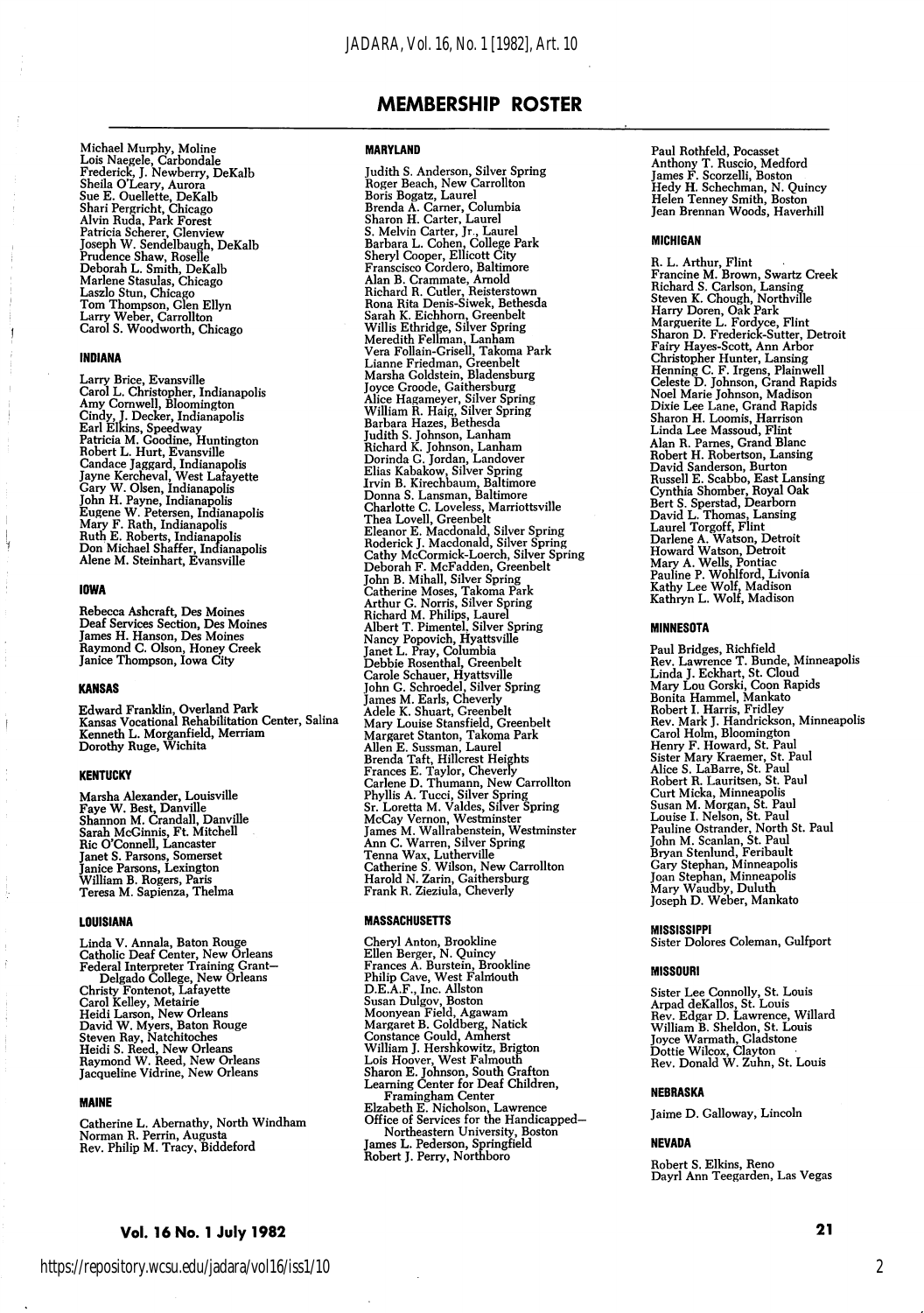# NEW HAMPSHIRE

Sharon A. Kraft-Lund, Concord

# NEW JERSEY

Ellen J. Ball, Annandale<br>Michael Brown, Elizabeth<br>Carol A. Ciano, Teaneck<br>Douglas L. Cohen, Maple Shade<br>Jeffrey Dickert, Somerset<br>Mary Ann Klein, Upper Saddle River<br>Mary Ann Klein, Upper Saddle River<br>Aurelia Long, Paterson

### NEW MEXICO

Christ Fuller, Albequerque

#### NEW YORK

Syed Abdullah, M.D., Orangeburg Vicki Baum, New York Ellen A. Bernstein, Rochester, Florence Bielemeier, Queens Village Jane Bolduc, Rochester<br>Susan Borrouso, Staten Island<br>Susan Borrouso, Staten Island<br>Anita M. Braaf, Mineola<br>Dennis P. Brady, Brooklyn<br>William E. Castle, Rochester<br>William Clark, Albany<br>William Clark, Albany island<br>Barbara C Catherine Saresky, Fairport Jerome D. Schein, New York Kathy Schroedl, Rochester Burton Schwartz, E. Setauket Dorothea E. Schweitzer, West Henrietta Theodore Siedlecki, New York Susan Sien, Piusing<br>Solange Skyer, Rochester<br>Maxine Smith, Poughkeepsie<br>Rev. Russell D. Smith, East Greenbush<br>Elizabeth A. Stone, New York<br>Carlton Strail, Syracuse<br>Laury S. Taub, Bayside<br>Laura Thomas, Sands Point<br>Deborah J

## NORTH CAROLINA

Judi A. DeGroot, Morganton<br>Leonard M. Ernest, Greenville Leonard M. Ernest, Greenville<br>Wayne Giese, Morganton<br>Cheryl Grabow, Goldsboro<br>Creg Harrison, Belmont<br>Feggy B. Harrison, Belmont<br>Christine B. Hunko, Knightdale<br>Clenn T. Lloyd, Morganton<br>Margaret A. Maher, Hickory<br>Katherine

### NORTH DAKOTA

Joan E. Exner, Fargo George A. Saiki, Bismarck

### OHIO

Jill Ann Arconti, North Canton<br>Dolores Baer, New Philadelpia<br>Cecil Bennett, Cincinnati<br>Cecil Bennett, Cincinnati<br>Paula Bennett-Powell, Ph.D., Cincinnati<br>Cecil Piets Bradley, Cincinnati<br>John Black, Columbus<br>Dr. Alex Boros,

### OKLAHOMA

Carlotta Lockmiller, Ada

# OREGON

William H. Brelje, Portland<br>Linda M. Collins, Eugene<br>Robert S. DeWalt, Portland<br>Max Gallimore, Dallas<br>Jerome Gillis, Medford<br>Laurie Goodman, Monmouth Clark A. Hochstetler, West Linn<br>L. Ronald Jacobs, Monmouth<br>L. Ronald James, Salem<br>Cathy Kircher, Monmouth<br>Garrett R. Long, Portland<br>Anna Rene Manley, Salem<br>Dolores May, Eugene<br>Kelly Roberts, Monmouth<br>E. James Sargent, Gold

ł

# PENNSYLVANIA

Terry R. Arnold, Camp Hill<br>Terry R. Arnold, Camp Hill<br>Dorothy Bambach, Scranton<br>Albert Bussone, Philadelphia<br>David R. Camey, Creighton<br>Mariaret V. Danowski, Reading<br>Brabara J. Graham, Scranton<br>Jerome F. Knast, Philadelphia

#### RHODE ISLAND

George H. Bond, Manville Suzane S. Borstein, Edgewood Elizabeth D. Spellman, Cranston

### SOUTH CAROLINA

Diane Elliott, Greenville Barbara S. Garrison, Spartanburg Larry M. Harrelson, Columbia

### SOUTH DAKOTA

Susan K. Olsen, Sioux Falls Eugene Tjarks, Sioux Falls

### TENNESSEE

Linda Champion, Memphis<br>Jessie Forrest, Memphis<br>Michael G. LaPensee, Memphis<br>Melvin A. Levy, Knoxville<br>Cordelia B. Pointer, Knoxville<br>Martha C. Poppelbuam, Nashville<br>Norma Tedder, Knoxville<br>Norma Tedder, Knoxville<br>Doug Tyl

### TEXAS

Patricia A. Alford-Morris, Houston<br>Kenneth Z. Altshuler, M.D., Dallas<br>J.J. Duffer Childrey, Dallas<br>J.J. C. Cooper, San Antonio<br>J. C. Cooper, San Antonio<br>Elizabeth Criswell, Dallas<br>Jack English, Dallas Rebecca Fetterman, Austin